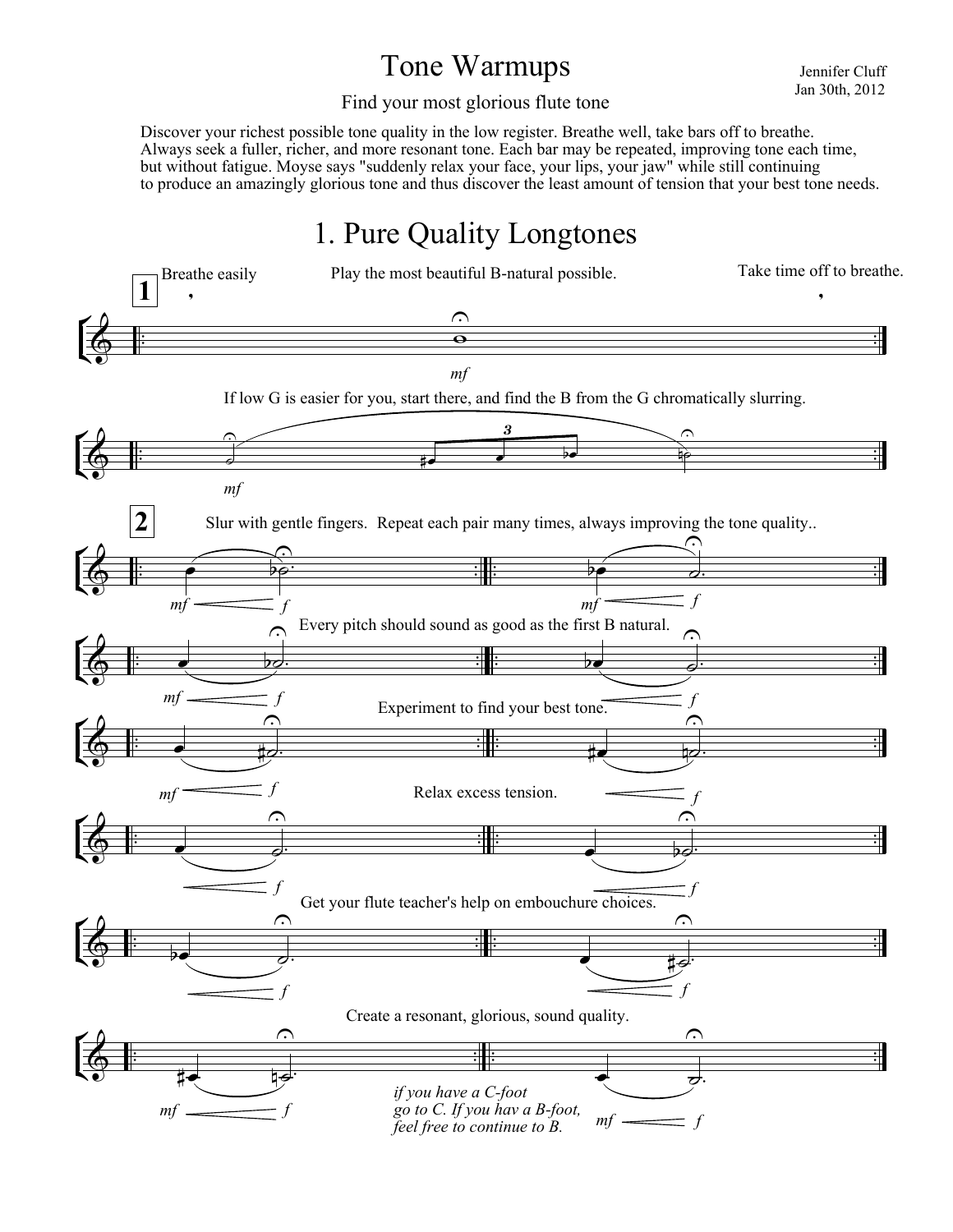#### 2 Tone Warmups

Three in a Row



quality of tone and "walk" down chromatically. You can also reverse, and play upward to match tone. If you lose your glorious tone, return to the B natural and improve it, then keep the same



If the sound becomes "squelched", roll out 1-2 mm, and stay rolled out. The upper lip can compensate.



You can repeat multiple times to improve, and also feel free to look away from the page and improvise!



Relax excess tension in the face, while continuing to sound a great tone.



Low flute register is more brilliant if the flute's blow hole is only 1/4 covered by lower lip.

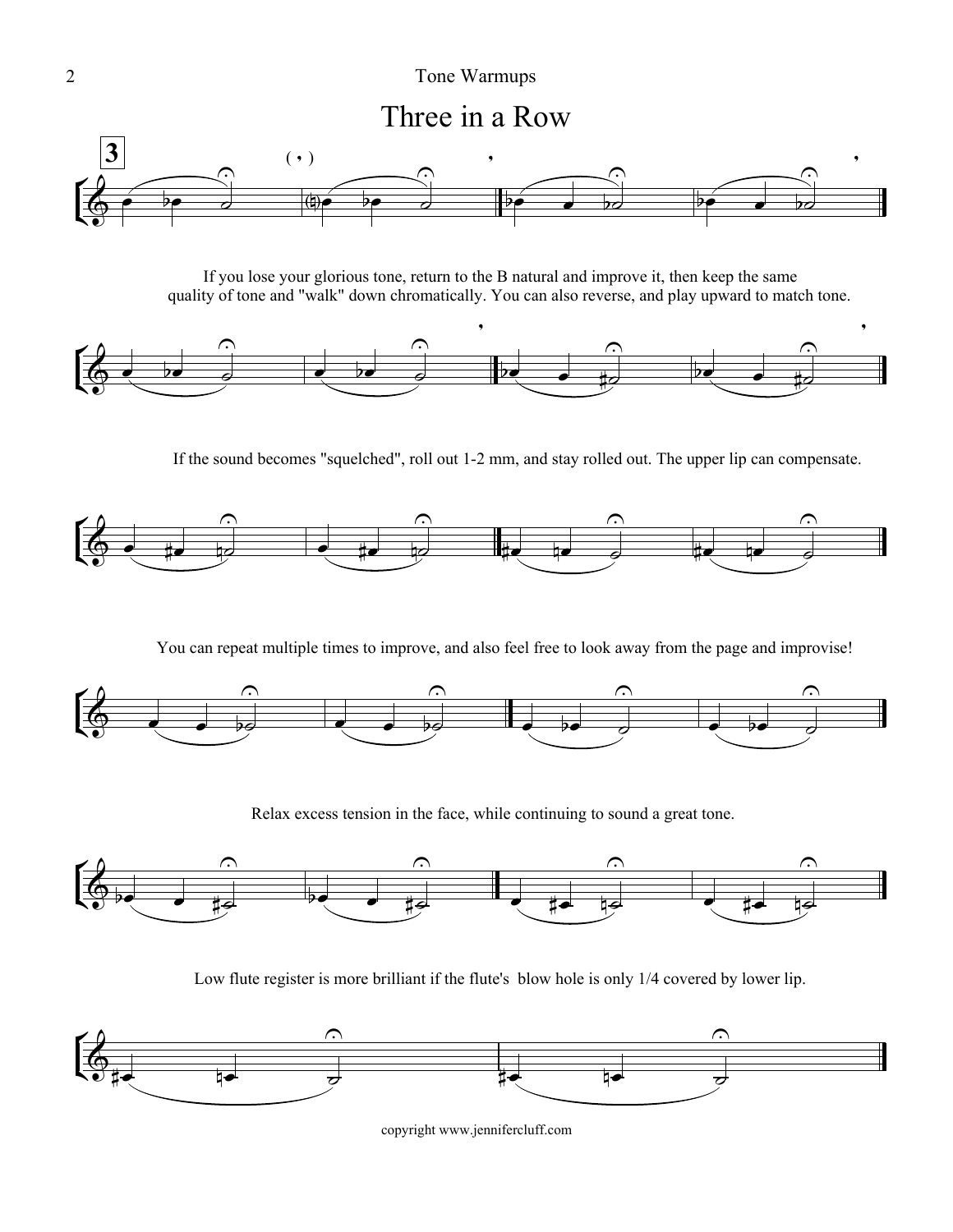## Four Pure Tones in a Row

Can you produce identical pure tone on several notes in a row, down to low C or B?

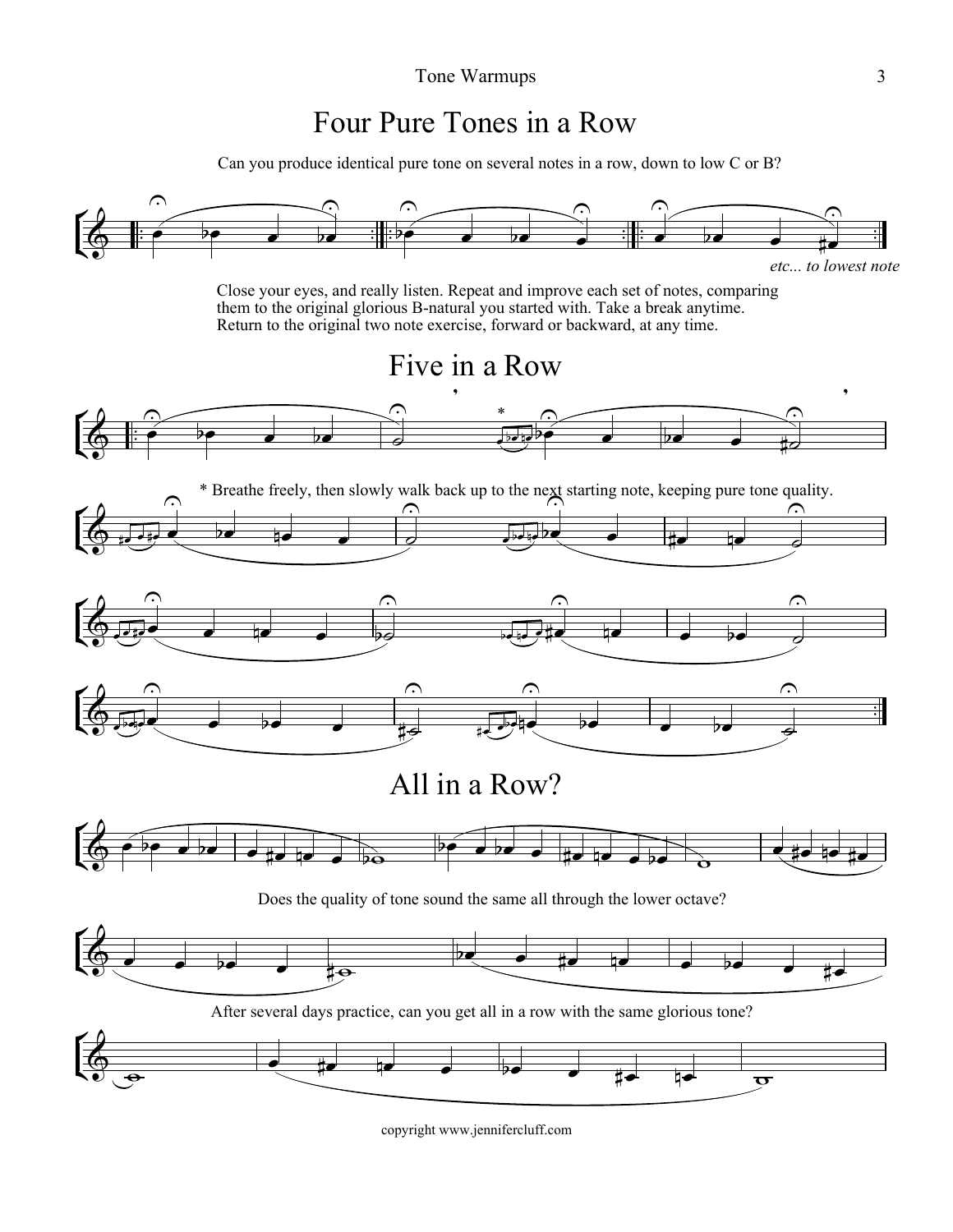### From B to Shining B

When experimenting with leaping up an octave, try leaping up two ways;

1. With increase in air speed only (speed up the air to 90 miles per hour, to rise to the 2nd octave.)

2. With lip change only (move lips forward in a 'kiss shape' until upper note sounds.)



Once your upper octave B sounds easy, ringing and clear, then proceed downwards by semitones, repeating each bar many times until the tone is clear, full, ringing and free of any facial tension.

Middle Register Pure Tones





Balance the keyboard of the flute so that keys stay parallel to the ceiling.

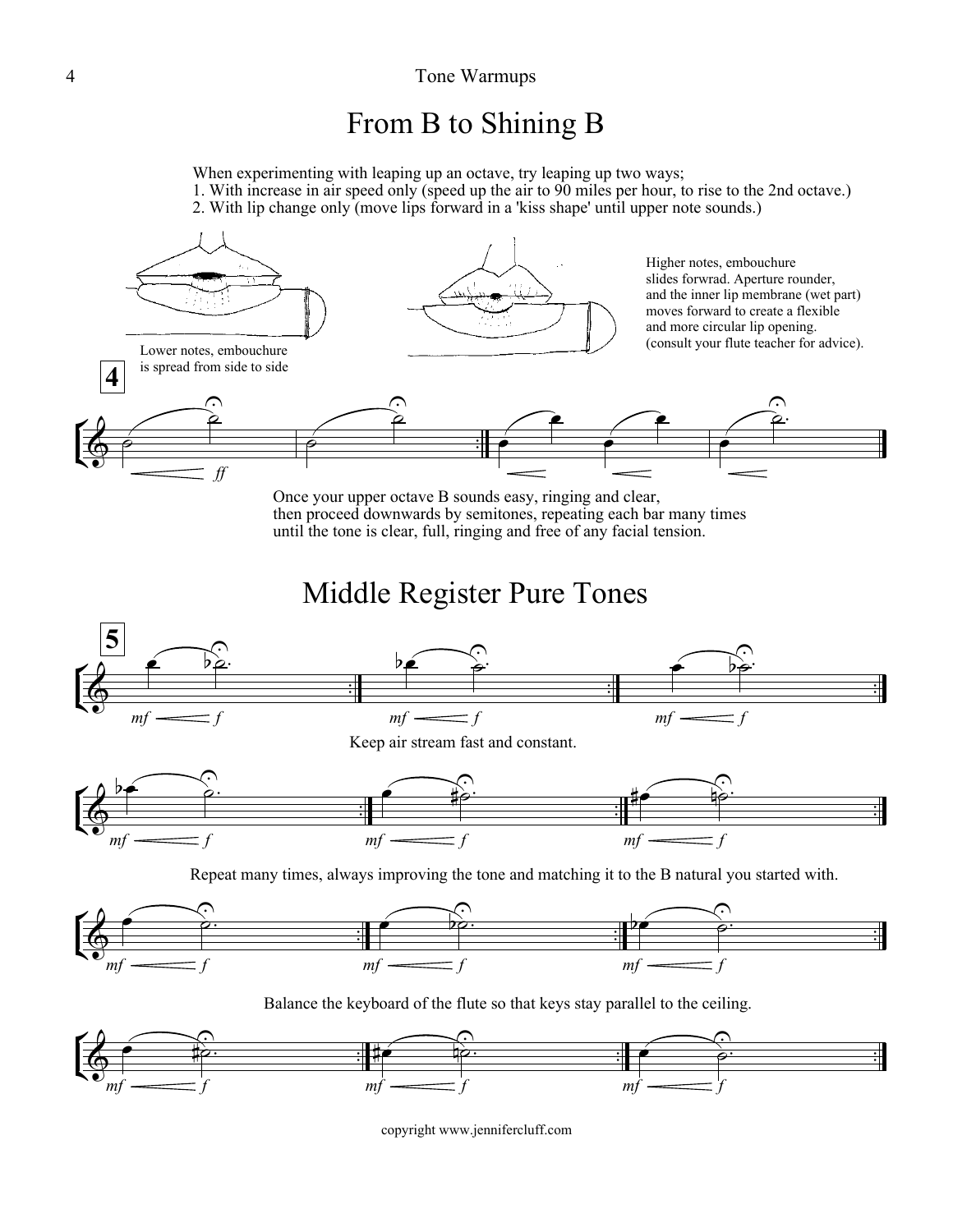

# Three in a Row Middle Octave



Does the quality of tone sound beautiful and ringing and all the same all throughout the middle octave?



While sustaining a ringing tone, can you drop all facial tension and still hear that lovely ringing tone?

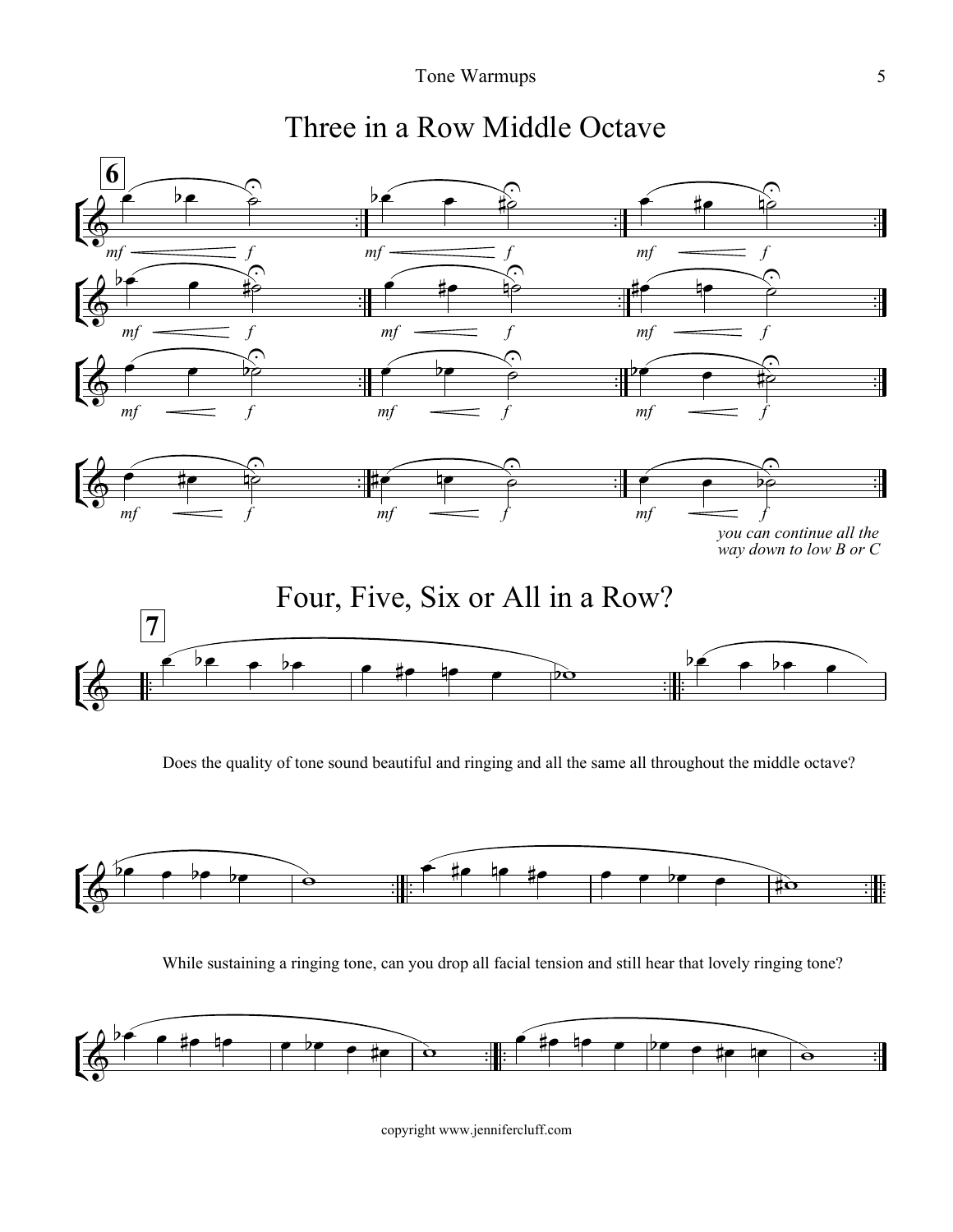## 2. Overblowing Harmonics Preparation for High Octave.



Use the REAL fingering for the upper note, first, sound the pitch with good tone, and then change immediately to the low note fingering, while continuing to sound the pitch. This allows time to practice sliding the lips forward as shown on page 4.



Create a serene tone quality that feels effortless.

Flexible lips work best. Tight lips produce a "hiss" in the sound.

Suddenly relax all uncessary muscles while continuing

to sound a clear, pure overtone with the least effort.

Take breaks. Stay fresh and listen to the ease and quality of your tone.



Experiment with any low fingering to refine the embouchure overblowing of harmonics. Find out what overtones and harmonics are available to you for a given fingering. Keep fingers gentle and the flute's keys parallel to the ceiling. Experiment with the lips to find upper pitches by sliding the lips forward. Note: some harmonics will be flat or sharp compared to regular fingerings. Change to the REAL fingering for a given harmonic to hear the quality of the note.